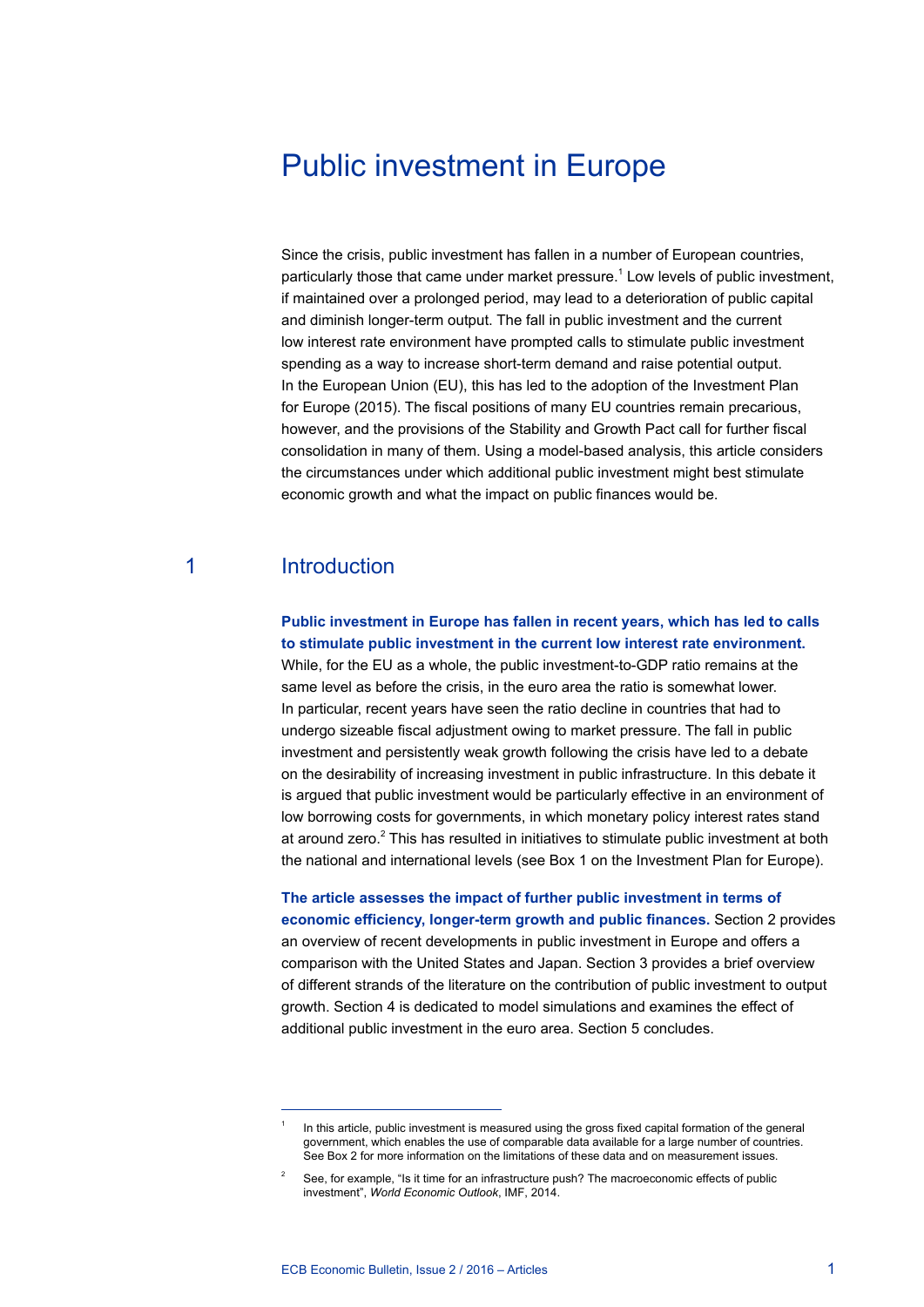### **Box 1** The Investment Plan for Europe – "the Juncker plan"

**The Investment Plan for Europe – also known as the Juncker Plan, after the current President of the European Commission – is a package of measures presented by the Commission in late 2014, aimed at unlocking public and private investment in the real economy amounting to at least €315 billion (around 2% of EU GDP in 2015) over the period 2015-17.<sup>3</sup> The Plan** has three pillars: (i) setting up a European Fund for Strategic Investment (EFSI) to mobilise private investment; (ii) helping investors to find and launch new investment projects by creating a European Investment Advisory Hub and a European Investment Project Portal; and (iii) improving framework conditions for investment through structural reforms at the European and national levels.

**With regard to the first pillar, the EFSI Regulation was approved in June 2015 – less than five months after the Commission presented the legislative proposal – and the Fund started its preliminary operations in October of the same year.** Operationally, a guarantee of €16 billion has been created under the EU budget, which will be used to build EFSI public guarantees. The European Investment Bank (EIB) has committed an additional €5 billion. This initial sum of public money will give the EFSI a risk-absorbing capacity of €21 billion, which is expected to be leveraged by €294 billion of private funding – i.e. by a factor of 15 (which is based on historical experience). These funds will be used through two "windows": the Infrastructure and Innovation Window (to be deployed by the EIB and expected to finance around 75% of the final €315 billion target) and the SME Window (to be deployed by the European Investment Fund (EIF)).

**The EFSI lending operations are designed to go beyond the standard EIB and EIF activities.** EFSI operations should be designed to finance, at "sustainable" rates, those projects that cannot be funded either by the market or by the standard EIB/EIF instruments because of the company's size, the high risk involved in new technologies or the deadlines required. In this respect, the EFSI is expected to generate "additional" investment projects alongside the ongoing EIB/EIF investment pipeline.<sup>4</sup>

**So far, nine Member States (Bulgaria, Germany, Spain, France, Italy, Luxembourg, Poland, Slovakia and the United Kingdom) have pledged around €43 billion to co-finance EFSI projects, but none have contributed directly to EFSI capital.** Despite the favourable treatment, provided under the Stability and Growth Pact, of contributions to the EFSI in the form of guarantees or cash, the contributions announced by the above-mentioned Member States will be only at the level of individual projects and national investment platforms.<sup>5</sup> Hence, these Member States will only be participating in investment projects in their own country. This signals the difficulty involved

<sup>&</sup>lt;sup>3</sup> See the European Commission's Communication entitled "An investment Plan for Europe", available at http://eur-lex.europa.eu/legal-content/EN/TXT/?uri=COM:2014:903:FIN.

<sup>4</sup> For the full description of this requirement, see Annex II which provides the relevant extract of Regulation (EU) 2015/1017 of the European Parliament and of the Council of 25 June 2015 on the European Fund for Strategic Investments.

<sup>5</sup> The Commission clarified in January 2015 that cash contributions used to set up the EFSI will not be counted when defining the fiscal adjustment under either the preventive or corrective arm of the Stability and Growth Pact. If a country's budget deficit exceeds 3% of GDP, the Commission will not launch an excessive deficit procedure if the excess is due to a contribution to the EFSI, provided that the deviation is small and expected to be temporary. Even when assessing the fulfilment of the debt criterion, contributions to the EFSI will not be taken into account.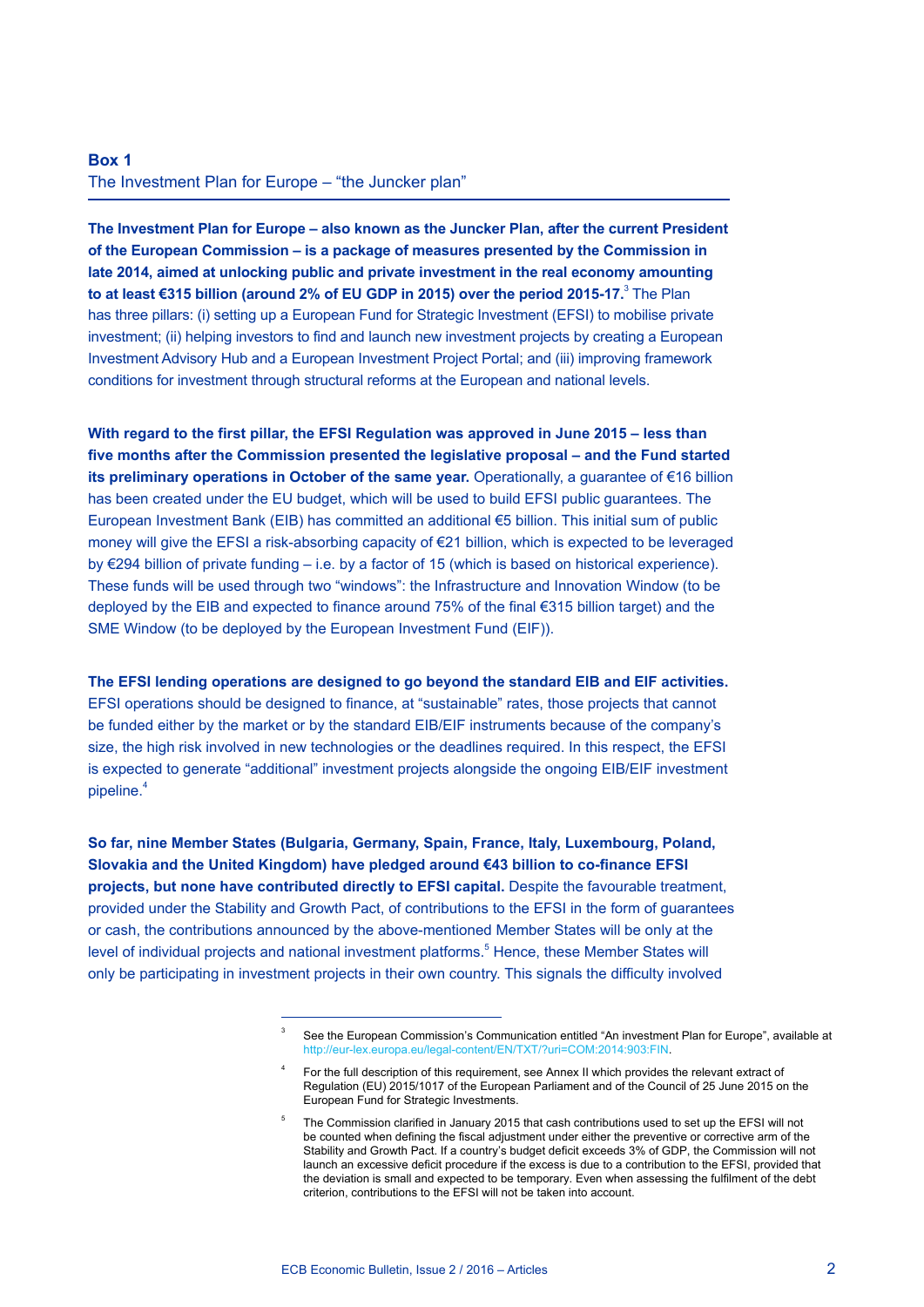in overcoming the "juste retour" principle often mentioned in discussions on the EU budget, namely each Member State's primary concern for ensuring that its contribution to the EU's financial resources flows back into the national economy. EFSI-financed projects will not be allocated on the basis of national keys but only on their merits.

**The second pillar of the Investment Plan is crucial for eliminating a number of procedural and information-related inefficiencies in terms of matching investment projects with private and public financing.** The European Investment Advisory Hub, established within the EIB and financed by both the EIB and the Commission, is expected to: (i) offer investment guidance and expertise; (ii) provide a platform for the exchange of know-how; and (iii) coordinate existing technical assistance. The European Investment Project Portal, on the other hand, will help investors to find investment opportunities by listing investment projects which support EU objectives and are expected to start within three years, with or without EFSI funding.

**To strengthen the work under the third pillar of the Investment Plan, improving the investment climate at the Member State level has been made an integral part of the 2016 European Semester process.** To this end, the 2016 Annual Growth Survey (AGS) has been accompanied by a staff working document on challenges to Member States' investment environments.<sup>6</sup> The document summarises each country's investment profile and identifies key challenges to investment at the national level in the following fields: (i) public administration/business environment; (ii) labour market/ education; (iii) financial sector/taxation; (iv) research, development and innovation; and (v) sectorspecific regulation. The main challenges identified at this stage are expected to be analysed further within the framework of the European Semester process, particularly in the country reports, and through thematic discussions within the Council and its Committees. These challenges could also lead to country-specific recommendations being addressed to individual Member States.

#### **An EU agenda will complement Member States' actions in removing barriers to investment.**

With regard to the actions to be taken at the European level, the Commission has specified that progress towards a "Digital Single Market", "Energy Union" and "Capital Markets Union" is key to improving the business environment and financing conditions in the EU. The 16 targeted actions under the Digital Single Market strategy are expected to be delivered by the end of 2016, while the 15 actions announced for the Energy Union will be implemented in 2016-17. The action plan for the Capital Markets Union was published by the Commission on 30 September 2015.<sup>7</sup> The document discusses the EFSI and other pillars of the Investment Plan, and announces the Commission's intention to present revised calibrations in EU prudential legislation for the insurance sector (the Solvency II Directive) to ensure that insurance companies are subject to regulatory treatment that could further stimulate long-term investment.

**Further progress under the third pillar of the Investment Plan is crucial for its success.** Triggering investments through the use of public funds requires careful examination of how to employ these resources most effectively; at the same time, it requires effective implementation of

<sup>6</sup> See the European Commission's staff working document entitled "Challenges to Member States' Investment Environments", available at [http://ec.europa.eu/europe2020/pdf/2016/ags2016\\_challenges\\_](http://ec.europa.eu/europe2020/pdf/2016/ags2016_challenges_ms_investment_environments_en.pdf) [ms\\_investment\\_environments\\_en.pdf](http://ec.europa.eu/europe2020/pdf/2016/ags2016_challenges_ms_investment_environments_en.pdf).

<sup>7</sup> See the European Commission's Communication entitled "Action Plan on Building a Capital Markets Union", available at http://ec.europa.eu/finance/capital-markets-union/docs/building-cmu-action-plan\_en.pdf.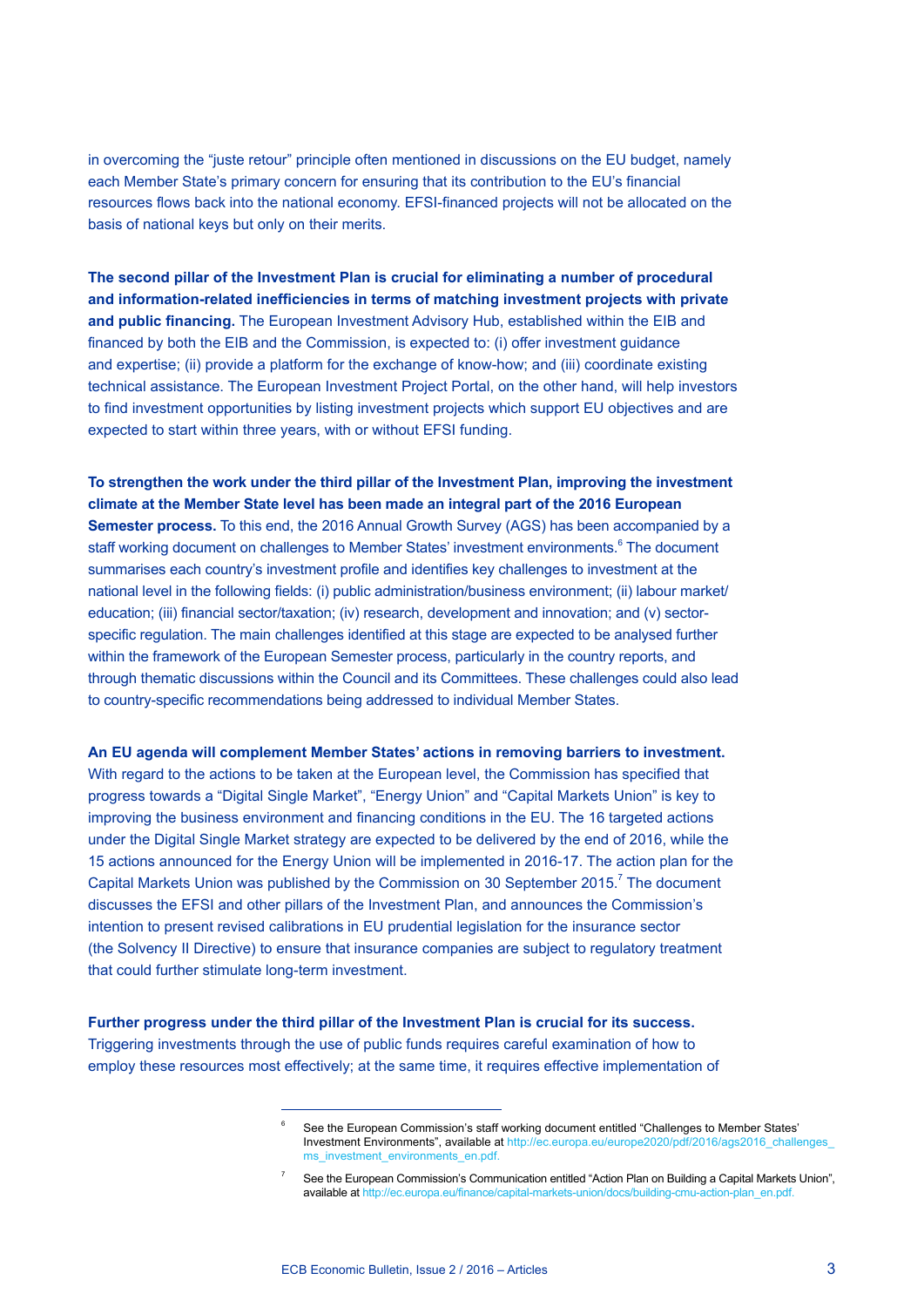specific public policies, notably structural reforms, in order to improve the investment climate. For this reason, the Plan includes a comprehensive set of measures across different policy areas. 2015 was marked by swift progress under the first pillar: the 2016 AGS reports that, by the end of 2015, the EFSI was expected to have mobilised around €50 billion for investment in Europe. This represents around 15% of the overall target agreed for the period 2015-17. In the remaining two years, concrete and effective policy measures under the other two pillars will be essential to complement EFSI funding and to ensure that these additional funds can be effectively deployed and channelled into the European economy. More specifically, under the third pillar, the implementation of reforms targeted at frictions that hold back investment demand (such as reducing the administrative burden on young firms or speeding up insolvency proceedings) has the potential to raise the opportunity cost of investment now and allow finance to flow quickly to the new investment opportunities that these reforms create.<sup>8</sup>

# 2 Recent developments in public investment

**Both public and private investment have fallen in the years following the financial and sovereign debt crisis.** After being stable at around 3% of GDP for more than a decade, public investment in the euro area started to increase in 2005, reaching 3.6% of GDP in 2009 (see Chart 1). In the years following the crisis, public investment reverted to a ratio below the pre-crisis average of 3% of GDP. For the EU as a whole, the public investment ratio follows a similar pattern, with a less pronounced post-crisis retrenchment. Developments in public investment in Europe mirror developments in the United States, albeit at a lower level. By contrast, the public investment-to-GDP ratio in Japan went into long-term decline following



See the introductory speech by the President of the ECB at the ECB Forum on Central Banking, Sintra, 22 May 2015, available at https://www.ecb.europa.eu/press/key/date/2015/html/sp150522.en.html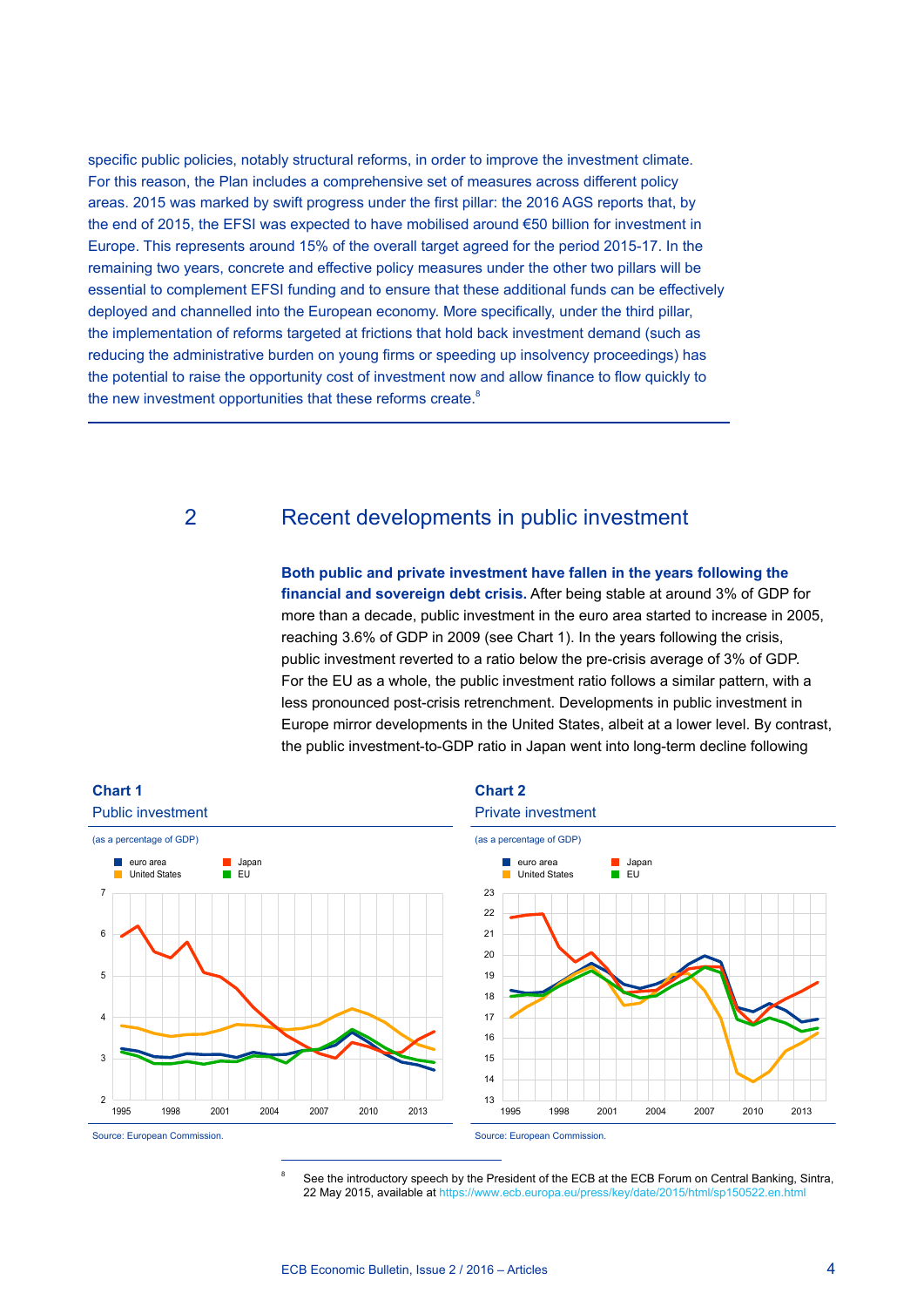the high levels observed in the mid-1990s, although more recently it has started to pick up. Private sector investment in Europe declined during and after the crisis, and has not yet recovered, by contrast with developments in the United States and Japan (see Chart 2). While public investment data are subject to various limitations, in particular measurement issues (see Box 2), the recent developments observed in public investment are difficult to attribute to those limitations. For example, although the increased use of public-private partnerships (PPPs) and privatisations has been shifting parts of previously public investment to private investment since the 1970s, the decline in post-crisis public investment in the EU has been accompanied by a fall, not an increase, in private investment (see Charts 1 and 2).

**Developments in public investment are very heterogeneous across countries in the EU.** When comparing pre-crisis public investment, as a percentage of GDP, with the average over the past three years, three distinct groups of countries can be identified (see Chart 3). First, there have been large investment cuts in countries with substantial fiscal consolidation needs. The largest declines in public investment ratios took place in countries with initially high general government investment rates, which were in some cases related to pre-crisis booms, and in countries under market pressure. Most notably, public investment-to-GDP ratios fell in Croatia, Portugal, Greece, Spain, Cyprus and Ireland. Second, in countries with relatively low levels of general government investment in the years leading up to the crisis, public investment has neither declined much nor increased (Belgium, Germany and Austria). Third, public investment has increased in a number of eastern EU countries, in particular those that have benefited from the increasing use of cohesion funds after joining the EU (Latvia, Poland, Romania and Bulgaria).

**As a ratio of government expenditure, developments in public investment have been even more heterogeneous across EU countries.** When measured as a percentage of GDP (see Chart 3), the investment ratio is influenced by the



Source: European Commission.

Note: Countries ordered by change in average public investment 2012-14 versus 1995-2007.

### **Chart 4**



(as a percentage of government expenditure)



Source: European Commission.

Note: Countries ordered by change in average public investment 2012-14 versus 1995-2007.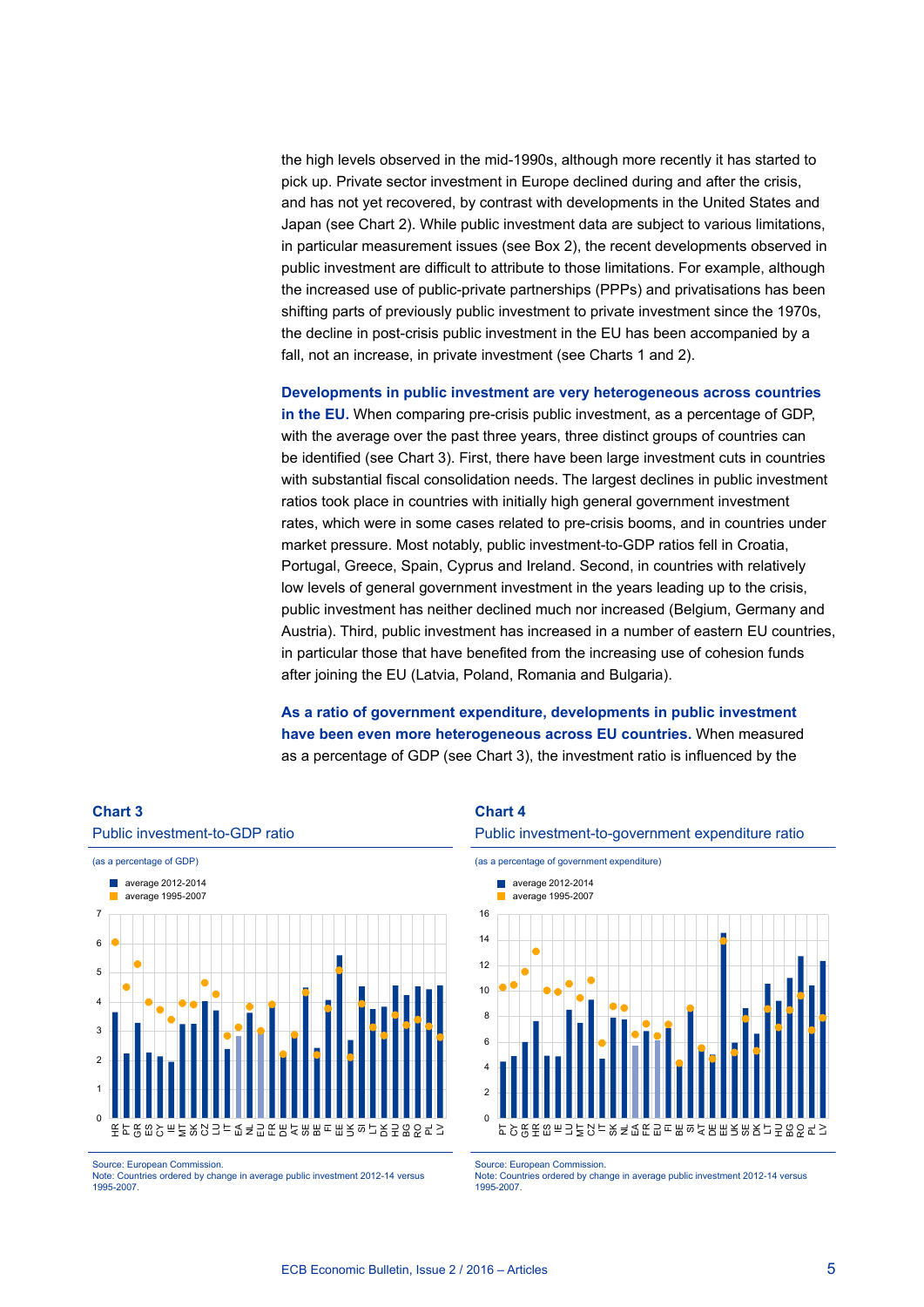negative effect of the crisis on output growth. As a share of total public expenditure (see Chart 4), the decline in investment in countries under market pressure reflects the fact that government investment was used more intensively than other expenditure items as a consolidation instrument.

### **Box 2** Public investment and capital: data and measurement issues

This box discusses the limitations of the data on public investment and capital, which should be taken into account when interpreting comparisons across countries and over time. At least four specific points may be mentioned. First, the distinction between investment and other government expenditure is not always clear with respect to their effect on the productive capacity of the economy. In the national accounts, gross fixed capital formation consists of resident producers' acquisitions minus disposals of fixed tangible or intangible assets, in particular machinery and equipment, vehicles, dwellings and other buildings. However, while education and health care expenditure contributes to reinforcing (private) human capital stock, thus also enhancing the supply side of the economy and contributing to growth, it is mostly considered to be current expenditure rather than investment. Moreover, public investment also includes expenditure on sports stadiums and military equipment, which have debatable effects on the productive capacity of the economy. The distinction between capital and consumption spending has also changed over time. For example, under the current statistical standard, ESA 2010, expenditure on Research and Development and purely military equipment (i.e. without possible civilian use) is treated as capital expenditure, whereas it was considered to be consumption under the previous statistical standard (ESA 95).<sup>9</sup> Second, the distinction between public and private investment is not always clear in practice, for example when private parties participate in infrastructure projects through PPPs with budgetary risks for the government posed by (explicit or implicit) guarantees. Third, the delineation between the public and private sectors also differs between countries, which partly explains the differences observed across Member States. Last, public capital stock data are not observed but are rather constructed, based on investment flow data, depreciation rates and an estimate of the initial public capital stocks.

Alternative measures of (public) investment, e.g. physical measures, such as broadband penetration, the length of roads and railways or the number of fixed telephone lines, can only partly circumvent some of the limitations of investment (or capital stock) data. Significant limitations include the facts that the quality of infrastructure is often not correctly measured, including the question of valuations, and that comparable cross-country data are scarce and heterogeneous.

With these caveats in mind, this article, as in most of the literature, uses the conventional measure of government investment as defined in national accounts.

<sup>9</sup> For further information, see "New international standards in statistics – enhancements to methodology and data availability", *Monthly Bulletin*, ECB, August 2014.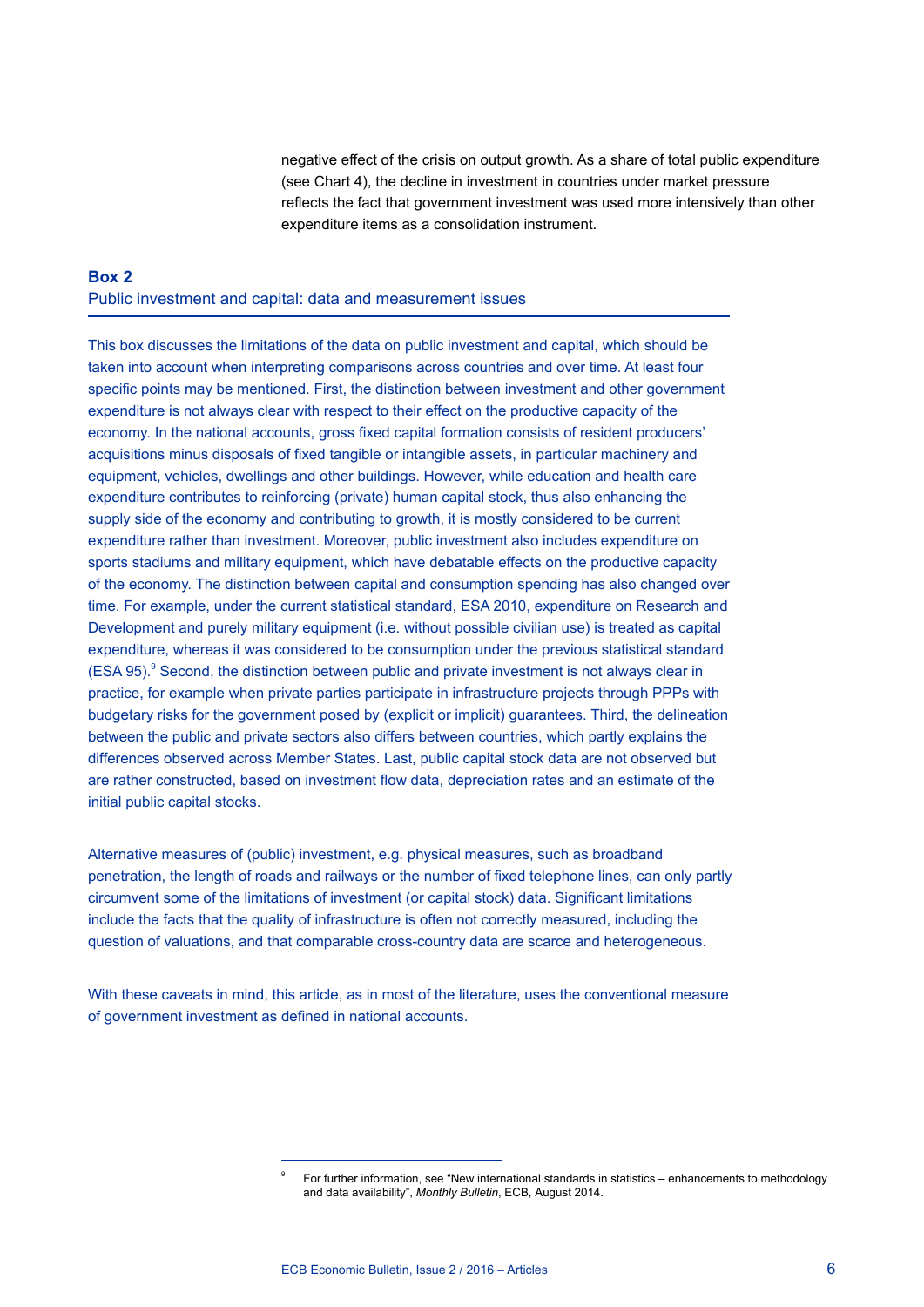# 3 The contribution of public investment to growth

**An increase in public investment can positively affect economic growth in two ways.** First, an increase in public investment has positive effects on aggregate demand. In addition, efficient public investment can contribute to the economy's productive capacity by increasing the stock of public capital. However, it is important to consider the cost and benefit of additional public capital carefully, taking into account the financing alternatives and their effects on output and public finances.

**There is considerable uncertainty surrounding the size of short-term fiscal multipliers.** Public investment is usually found to be an expenditure category with a relatively high short-term fiscal multiplier, but there is considerable uncertainty surrounding the size of the multipliers that are found to be country, time and episodespecific.<sup>10</sup> They are, for example, larger during recessions, but found to be smaller in the presence of weak public finances, particularly when debt sustainability is at risk. In addition, multipliers depend on how the expenditure is financed, whether through debt, increases in revenues or cuts in other expenditure categories.

**Empirical estimates of the effect of public capital increases on output tend to be positive but heterogeneous.** Estimates based on production or cost functions typically find a (small) positive effect, but with considerable variation according to the time period, country, measure of capital and estimation method (see Chart 5). Estimates of the output elasticity of public capital taken from 68 papers published between 1983 and 2008 find an average output elasticity of 0.106, after correcting for a possible publication bias.<sup>11</sup> The general conclusion from this strand of the literature

### **Chart 5**

### Production function estimates of the output elasticity of public capital

(frequency of estimates)



Source: Bom, P.R.D. and Ligthart, J.E., "What have we learned from three decades of research on the productivity of public capital?", *Journal of Economic Surveys*, Vol. 28, No 5, 2014, pp. 889-916.

<sup>10</sup> For an overview, see "Fiscal multipliers and the timing of consolidation", *Monthly Bulletin*, ECB, April 2014, pp. 75-89.

<sup>11</sup> See, for example, Bom, P.R.D. and Ligthart, J.E., "What have we learned from three decades of research on the productivity of public capital?", *Journal of Economic Surveys*, Vol. 28, No 5, 2014, pp. 889-916.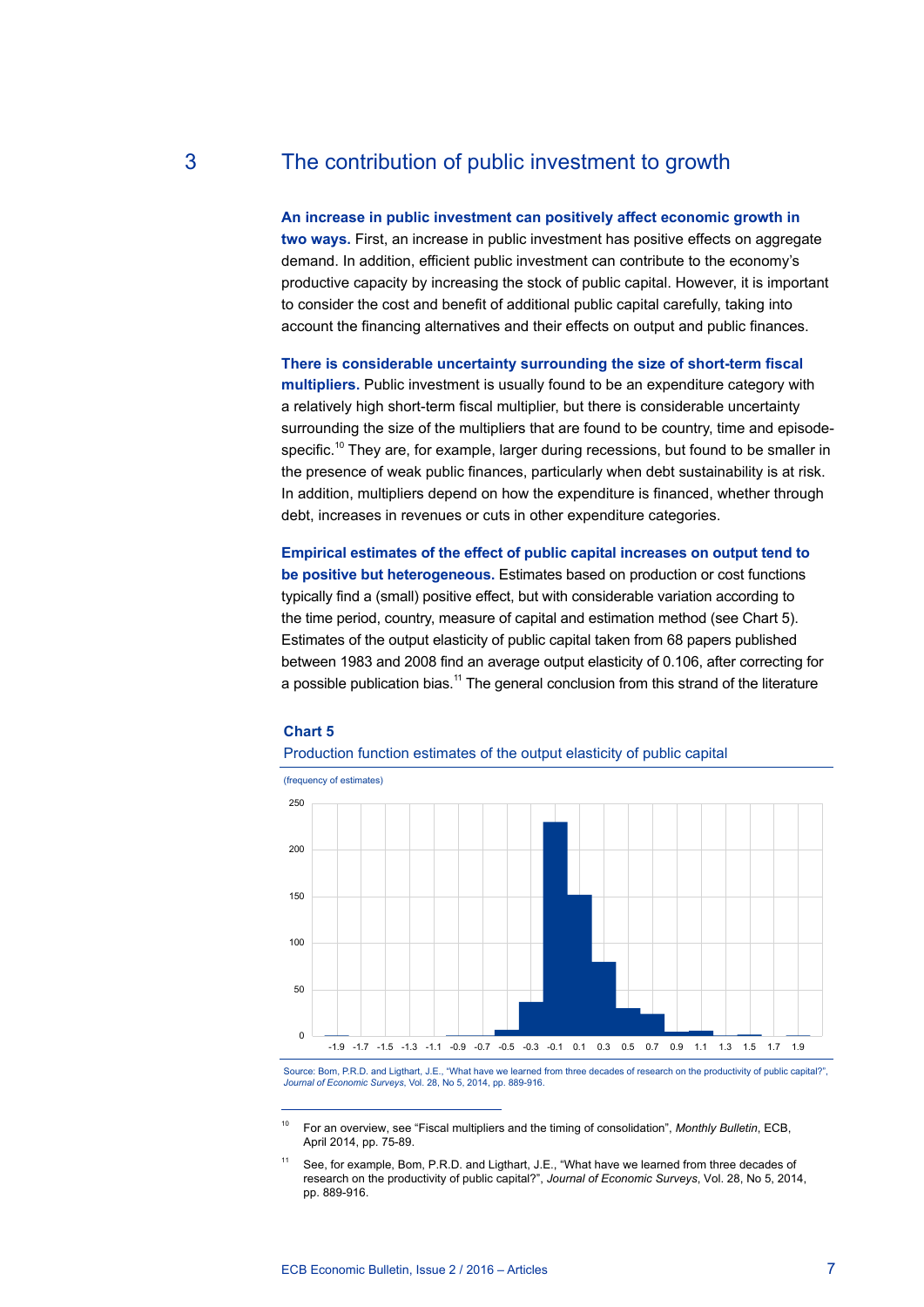is that public capital supports the potential output level, in particular investment in core infrastructure, e.g. roads, railways and telecommunications. The positive contribution of public capital increases to growth shows a decline over time. This might be related to a downward trend in the marginal productivity of public capital in most developed countries, owing to the completion of infrastructure networks, such as roads or railways, rendering gains from additional investment smaller than in the past.<sup>12</sup>

**Estimates of the impact of public investment that also consider the impact on public finances yield less positive results.** The production and cost function approaches mentioned above highlight only the benefits of public investment or public capital. However, a government facing the decision of whether or not to invest more has to trade this additional investment off against lower public consumption expenditure, higher taxes or an increase in the debt level. Research based on VAR models, which take the trade-off between additional investment and its financing into account, often finds public capital to have a less positive effect on output growth than estimates based on production functions, and, in some cases, a neutral or even negative effect.<sup>13</sup>

**Structural models can provide more insight into the determinants of the effectiveness of additional investment and the conditions under which investment is more or less productive.** For example, in a period of fiscal expansion, the output effect will be greater if the monetary policy authority does not respond by increasing its policy rate. Furthermore, studies that take into account implementation delays in investment find only slightly positive or potentially even negative responses in output and employment in the short run.<sup>14</sup> However, rich structural models come at the price of imposing restrictions on the data, with public investment often assumed to be productive (and possible changes in productivity over time not accounted for). For example, model simulations are often conditional on choosing a positive output elasticity of public capital; by assumption, the output effect of public investment then outperforms that of public consumption.<sup>15</sup>

# 4 Model simulations: what determines the effectiveness of public investment?

**Given the considerable uncertainty surrounding past estimates of the growth impact of public investment, a comprehensive approach is called for when evaluating the macroeconomic and fiscal implications of an increase in public investment.** To this end, this article utilises the Euro Area and Global

<sup>&</sup>lt;sup>12</sup> See, for example, Pereira, A.M. and Andraz, J.M., "On the economic effects of public infrastructure investment: a survey of the international evidence", *Journal of Economic Development*, Vol. 38, No 4, 2013, pp. 1-37.

<sup>&</sup>lt;sup>13</sup> See, for example, Kamps, C., "The Dynamic Effects of Public Capital: VAR Evidence for 22 OECD Countries", *International Tax and Public Finance*, Vol. 12, Issue 4, 2005, pp. 533-558.

<sup>14</sup> Leeper, E.M., Walker, T.B. and Yang, S-C.S., "Government investment and fiscal stimulus", *Journal of Monetary Economics*, Vol. 57, Issue 8, 2010, pp. 1000-1012.

 $15$  A rare example of unrestricted estimation in a general equilibrium model, using a real business cycle model with US data, can be found in Ercolani, V. and Valle e Azevdo, J., "The effects of public spending externalities", *Journal of Economic Dynamics and Control*, Vol. 46, Issue C, 2014, pp. 173-199, which finds that public investment is unproductive.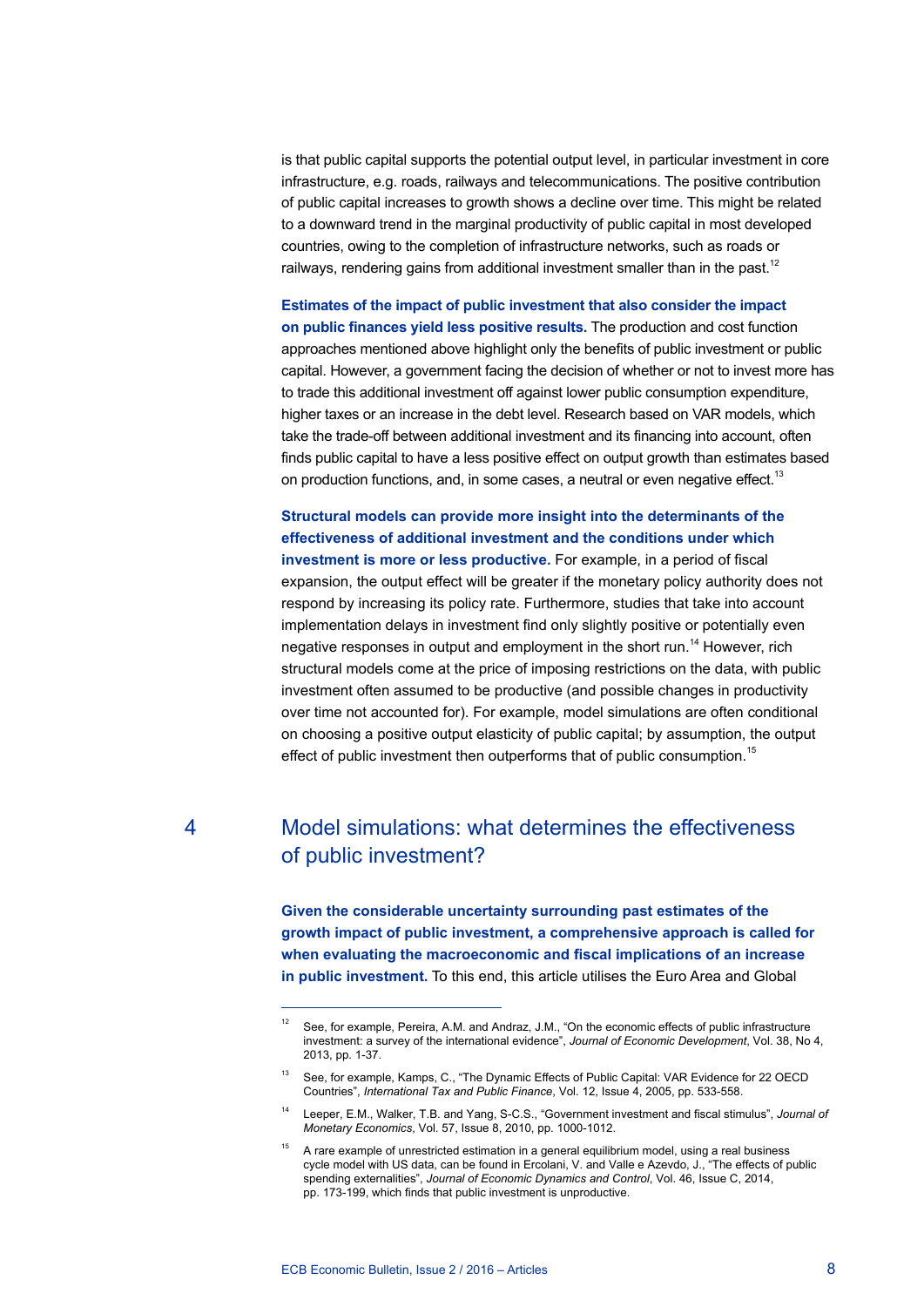Economy (EAGLE) model<sup>16</sup>, calibrated for Germany, the rest of the euro area, the United States and the rest of the world (see Box 3 for a short description of the fiscal block of the model). For illustrative purposes, this section considers a temporary increase in public investment in a large euro area country (Germany).<sup>17</sup> More specifically, public investment is increased by 1% of the initial GDP over 20 quarters, and thereafter gradually returns to the baseline level<sup>18</sup>. The additional investment is debt-financed, and the fiscal rule, based on the adjustment of nondistortionary taxes, remains inactive during the first ten years of the simulation period. Since the government, by assumption, finances its debt at a risk-free rate, the possible credit risk premium effects of a deteriorating public debt outlook are ignored in these simulations. Moreover, the potential risk associated with higher public debt is not fed back to the balance sheets of those economic sectors that hold the debt. This is an important caveat when interpreting the results, particularly for countries in which sovereign debt sustainability cannot be taken for granted and where domestic financial institutions have large government bond holdings. In the benchmark simulation, the single monetary policy interest rate does not increase in response to the implied changes in the euro area macroeconomic developments (up to eight quarters following the shock). Importantly, the monetary policy stance is fully anticipated by households and firms.

### **Box 3** The fiscal block of the EAGLE model

**With a few exceptions, the government sector representation in the EAGLE model is fairly standard in the context of general equilibrium macroeconomic models.** Fiscal policy in the EAGLE model, unlike private sector behaviour, is not based on any explicit optimal decisions. Fiscal authorities set public expenditure proportional to nominal output, in line with the relevant long-term GDP ratios observed in the data. Similarly, on the revenue side, taxes are tied to the relevant tax bases via exogenous tax rates. The government may have a non-zero debt in equilibrium. The stability of government debt is ensured through an endogenous reaction in the non-distortionary taxes to deviations of the government debt-to-GDP ratio from its targeted value (the fiscal rule). Recent enhancement of the fiscal block, in line with Leeper et al. (2010),<sup>19</sup> enables public consumption and investment to play a greater role in affecting the optimal decision-making of the private sector.

**More specifically, the public capital stock is assumed to be an important factor of production; therefore, variation in public investment may have strong and persistent supplyside effects.** Intermediate-good production technology is formally specified as follows:

 $Y_t = Z_t (K_{p,t})^{\alpha} (K_{G,t})^{\beta} (N_t)^{(1-\alpha-\beta)},$ 

- <sup>16</sup> Gomes, S., Jacquinot, P. and Pisani, M., "The EAGLE. A model for policy analysis of macroeconomic interdependence in the euro area", *Working Paper Series*, ECB, No 1195, 2010.
- <sup>17</sup> While the model is calibrated for Germany, the simulations should be considered illustrative of the economic channels involved, rather than country-specific.
- <sup>18</sup> The baseline levels are characterised by the steady state (long-term equilibrium) of the model.
- <sup>19</sup> Leeper, E.M., Walker, T.B. and Yang, S-C.S., "Government investment and fiscal stimulus", *Journal of Monetary Economics*, Vol. 57, Issue 8, 2010, pp. 1000-1012.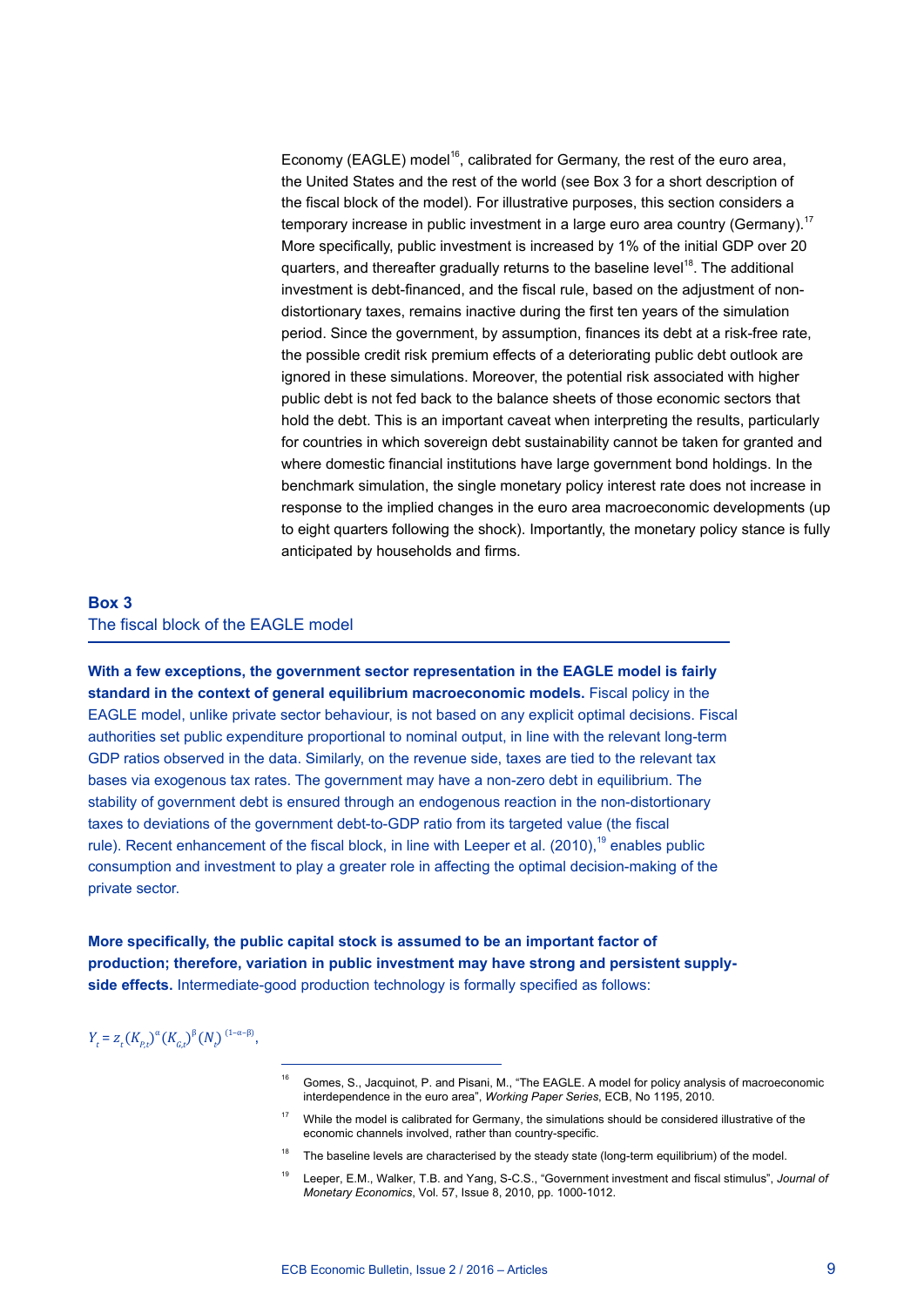where  $Y_t$  is the output,  $\mathsf{z}_t$  is the total factor productivity,  $\mathsf{K}_{\varrho_t}$  and  $\mathsf{K}_{\varrho_t}$  are the private and public capital stock respectively,  $N_{_t}$  is the number of hours worked, and *α* and *β* are the output elasticity parameters of the private and public capital stock respectively. The public capital evolves by accumulating public investment net of depreciation:

### $K_{G,t} = (1 - \delta_G)K_{G,t-1} + I_{G,t} \varepsilon_t,$

where  $\delta_{\rm G}$  is the public capital stock depreciation rate and  $\varepsilon_t$  is the public investment efficiency shock. The value of the output elasticity of the public capital stock determines the productivity of public capital (when *β* = 0, public investment does not feature any direct supply-side effects as the entire public capital stock is not productive). The variation in the investment efficiency shock controls the extent to which new investment expenditure contributes to the productive public infrastructure. The specific values of the parameters used in the baseline model simulations are similar to those used in Leeper et al. (2010):  $\alpha$  = 0.30,  $\beta$  = 0.10,  $\delta$ <sub>*G</sub>* = 0.025.</sub>

**Furthermore, private and public consumption goods are assumed to be complements, hence changes to public consumption may have persistent effects on private consumption.** Households are assumed to derive utility from the consumption of a composite good consisting of private and public consumption goods:

$$
CC_{t}=\left(v^{\frac{1}{\mu}}C_{p,t}^{\frac{\mu-1}{\mu}}+(1-v)^{\frac{1}{\mu}}C_{G,t}^{\frac{\mu-1}{\mu}}\right)^{\frac{\mu}{\mu-1}},
$$

where  $\textit{CC}_t$  is a composite consumption good,  $\textit{C}_{\rho_t}$  and  $\textit{C}_{\textit{G},t}$  are the private and public consumption goods respectively, *v* is the share of private goods in the consumption basket (when *v* =1, public consumption yields no utility to households) and *μ* is the elasticity of substitution between government and private consumption (*μ →* 0 implies the government and private goods are perfect complements; *μ → ∞* implies the government and private goods are perfect substitutes). The specific values of the parameters used in the baseline model simulations are in line with the euro area estimates reported in Coenen et al.  $(2013)^{20}$ :  $v = 0.75$  and  $\mu = 0.50$ .

> **The investment increase has a positive short and longer-term impact on the domestic economy, but it is not self-financing, as it results in an increase in the public debt-to-GDP ratio over the longer term.** The investment shock implies a large positive impact on domestic GDP, even in the short run (see Chart 6). Domestic inflation initially increases, in line with stronger demand and an unresponsive monetary policy. The implied real interest rate declines temporarily, thereby providing a further boost to private demand in the short run. Over the medium term, the positive production capacity effects of the shock strengthen and output expands further to around 1.8% above its baseline value. On the fiscal side, short-run inflationary pressure and an expansion of domestic demand result in a cyclical increase in tax revenues. This partially offsets the deterioration in the

<sup>20</sup> Coenen, G., Straub, R. and Trabandt, M., "Gauging the effects of a fiscal stimulus package in the euro area", *Journal of Economic Dynamics and Control*, Vol. 37, Issue 2, 2013, pp. 367-386.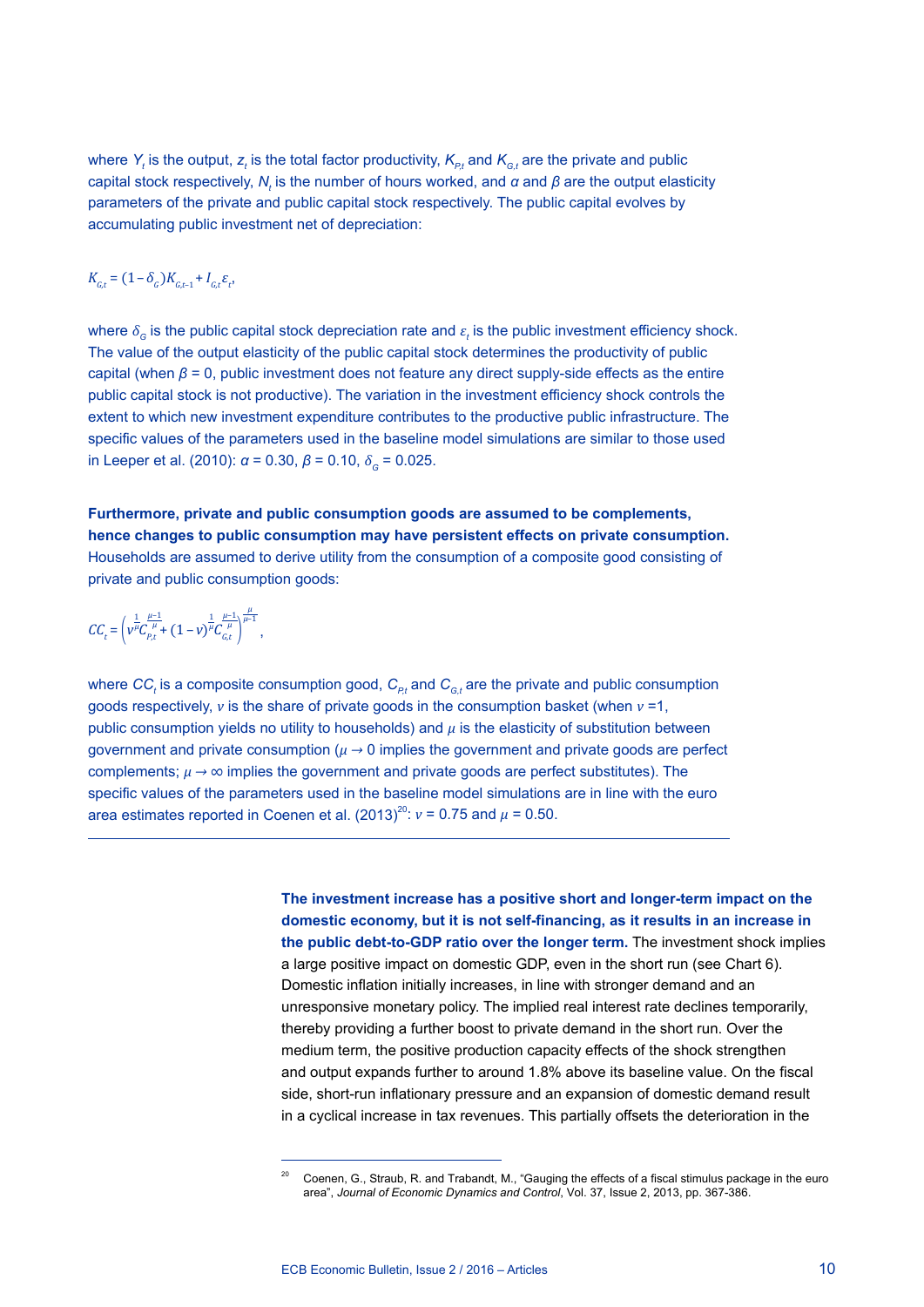government deficit implied by a higher level of investment expenditure. As a result, the government debt-to-GDP ratio falls in the short run. However, because the deficit remains higher as long as the extra public investment is sustained, without additional fiscal adjustments the government debt ratio increases, albeit moderately, in the medium run.

### **Chart 6**



### Model simulations with various financing options to increase public investment

Source: ECB staff calculations.

**The simulations indicate a positive short-term output stimulus for the rest of the euro area.** The public investment shock in the domestic economy has a positive spillover effect on the rest of the euro area economy, primarily owing to trade linkages. Higher import demand by the private sector and an increase in the relative price of domestic goods in the domestic economy contribute to stronger exports in the rest of the euro area.

### **Financing investment with tax increases or expenditure cuts reduces the short-term output effect but improves the sustainability of public finances.**

If the increase in public investment is financed by an equivalent (ex ante) reduction in public consumption (1% of GDP), the positive demand effects of the public investment shock are largely neutralised in the short run. When the increase in public investment is matched by an equivalent (ex ante) increase in labour income taxes or consumption taxes, the positive demand effects of the public investment shock are estimated to be somewhat weaker in comparison with the benchmark results under debt financing. Higher labour income taxes harm domestic exports via the deterioration of international price competitiveness. The consumption tax increase negatively affects primarily private consumption via the reduced disposable real income channel. In addition, the distortionary impact of the labour income tax increase on labour utilisation has substantial negative output implications in the long run. As regards public finances, the use of tax instruments for financing higher public investment expenditure results in more favourable government deficit dynamics in the short run and implies a diminishing longer-term path of government debt. These results are based on the assumption that the government keeps expenditure,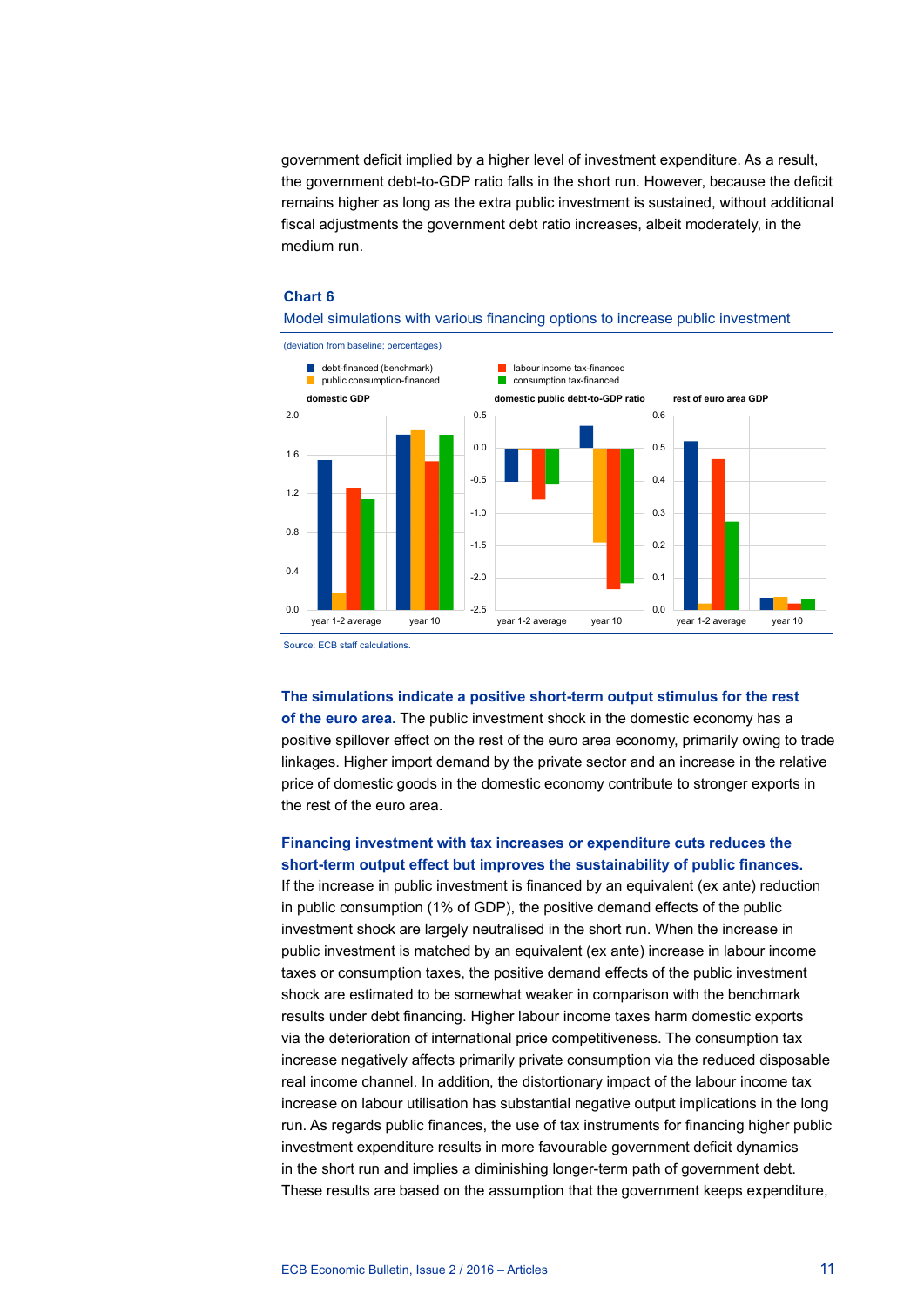other than public investment, in line with the initial baseline level, and that revenues increase with the additional GDP growth. In other words, the additional tax revenues associated with the increase in economic activity from the investment shock are not used for additional expenditure but for public debt reduction.

**The monetary policy response plays a crucial role in the macroeconomic effects of a public investment increase, in particular the spillover to the rest of the euro area.** If, unlike in the benchmark simulation, the monetary policy does not accommodate the shock but, instead, raises interest rates in response to the higher inflation risks posed by the short-term increase in demand, the pick-up in both private consumption and investment becomes more muted and this, in turn, limits output gains in the short run (see Chart 7). Under this scenario, there will be a less favourable public debt development over the entire simulation horizon. Moreover, an endogenous monetary policy reaction essentially neutralises the positive spillover effects of the shock on the rest of the euro area, since positive foreign trade effects are offset by higher real interest rates. Similarly, when the constant interest rate policy is not anticipated by the private sector (unanticipated accommodative monetary policy), the macroeconomic response is likely to be more gradual than under the benchmark scenario. Furthermore, when the monetary policy response places less emphasis on smoothing interest rates and greater emphasis on stabilising inflation and output, i.e. when there is a quicker return from a fixed interest rate policy to a normal monetary policy setting ("aggressive normalisation"). the domestic effects and the spillover to the rest of the euro area are estimated to be considerably smaller.

### **Chart 7**

### Model simulations with different monetary policy responses

(deviation from baseline; percentages)



Source: ECB staff calculations.

**Lower investment efficiency and lower productivity of public capital reduce the positive impact of additional public investment.** In the benchmark simulation, all new public investment is initially assumed to be added to the productive capital stock and the output elasticity of the public capital stock is assumed to be positive and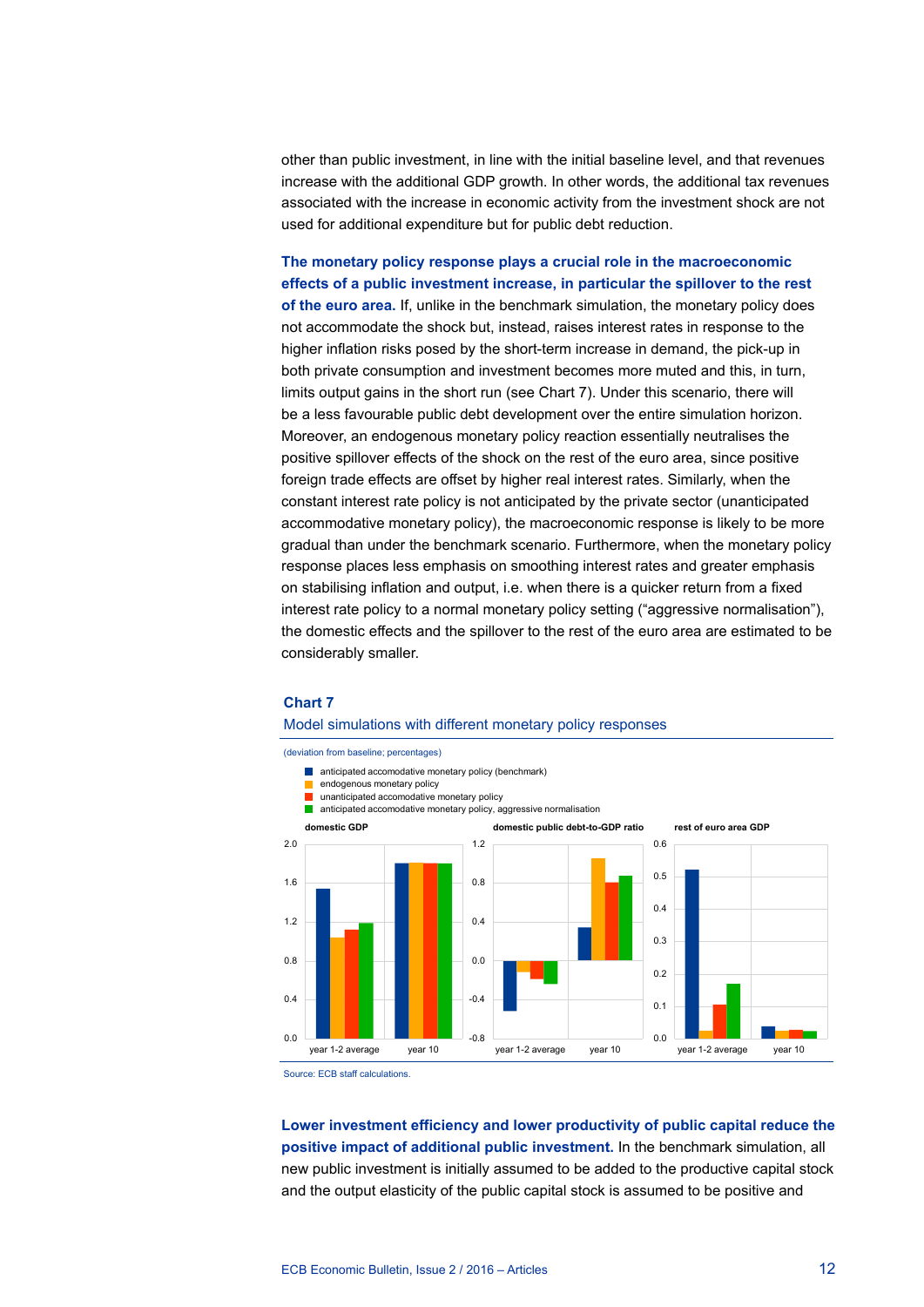calibrated to 0.1. An alternative scenario of low investment efficiency, in which only half of the new public investment contributes to the reinforcement of the productive public infrastructure, results in a weaker stimulus for the domestic economy and the rest of the euro area (see Chart 8). A simulation of efficient investment with a zero output elasticity of public capital (which essentially implies that the public capital has no productive use) gives rise to an even stronger dampening effect. In this case, higher public investment would have only demand-side direct effects. There is still a positive, but lower, impact on output in the short run. However, it gradually diminishes in the medium run, as private consumption and investment are no longer growth-supportive. Hence, the cyclical upswing in tax revenues is limited and fiscal balances deteriorate significantly. The spillovers to the rest of the euro area are also considerably smaller. The positive effect from investment thus hinges on investment efficiency and the productivity of public capital.

#### **Chart 8**

### Model simulations with different degrees of investment efficiency and effectiveness of public capital



Source: ECB staff calculations.

# 5 Conclusions

**Public investment in Europe has significantly declined since the crisis, although developments are heterogeneous across countries.** This has led to calls to stimulate public investment in an environment of low borrowing costs for governments, weak economic growth and monetary policy at the lower bound.

**An increase in public investment has positive demand effects and can contribute to the economy's potential output by increasing the stock of public capital.** While the empirical literature on the effect of public capital on output typically finds a positive effect, estimates vary considerably according to the time period, country, measure of capital and estimation method. Similarly, the productivity of public capital increases may vary over time and could decline. Any increase in public